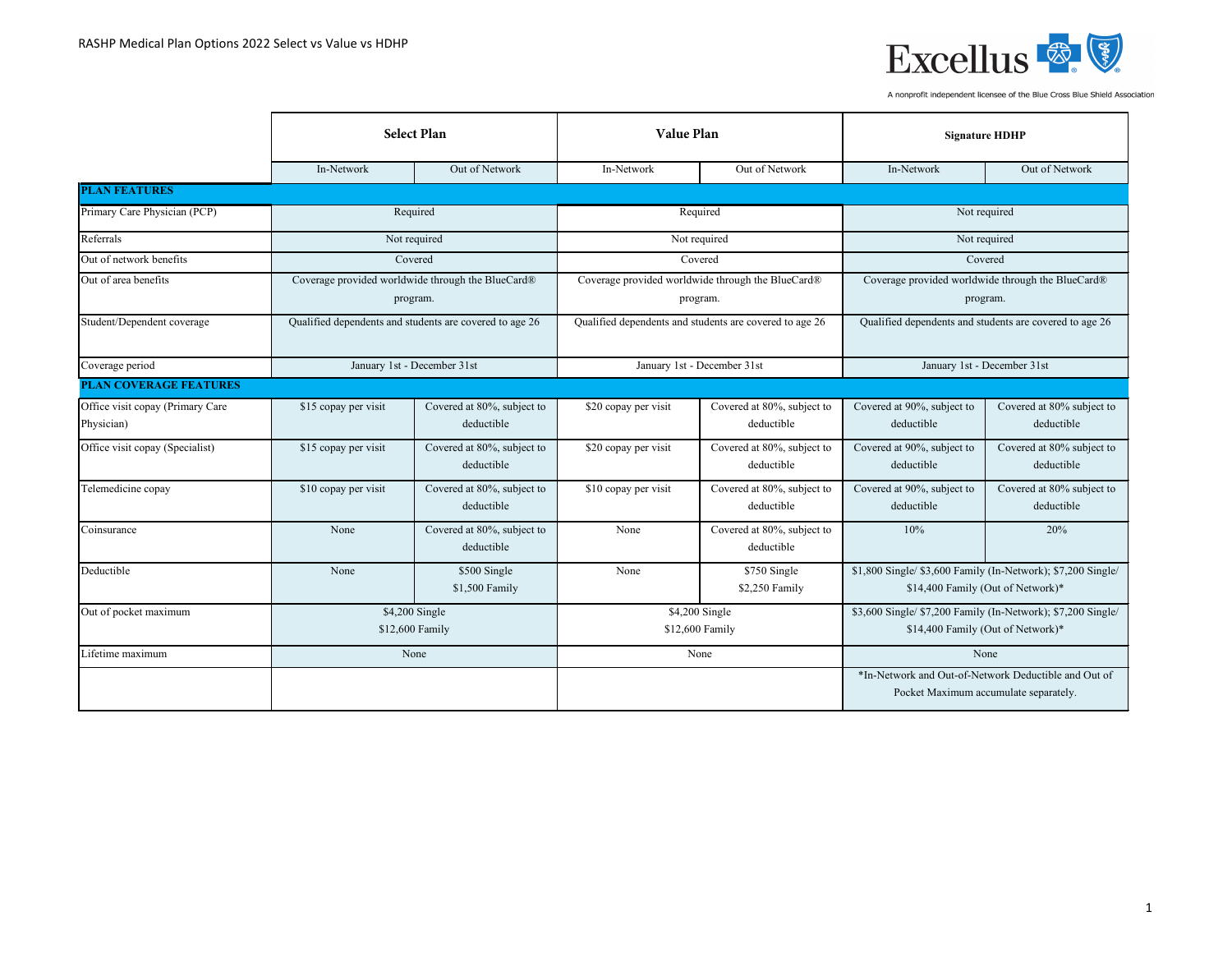

|                                        | <b>Select Plan</b>                                                                                                                                                                       |                                          | <b>Value Plan</b>                                                                                                                                                                        |                                          | <b>Signature HDHP</b>                    |                                          |
|----------------------------------------|------------------------------------------------------------------------------------------------------------------------------------------------------------------------------------------|------------------------------------------|------------------------------------------------------------------------------------------------------------------------------------------------------------------------------------------|------------------------------------------|------------------------------------------|------------------------------------------|
|                                        | In-Network                                                                                                                                                                               | Out of Network                           | In-Network                                                                                                                                                                               | Out of Network                           | In-Network                               | Out of Network                           |
| <b>PREVENTIVE HEALTH CARE SERVICES</b> |                                                                                                                                                                                          |                                          |                                                                                                                                                                                          |                                          |                                          |                                          |
| Well child visits                      | Covered in full                                                                                                                                                                          | Covered at 80%, subject to<br>deductible | Covered in full                                                                                                                                                                          | Covered at 80%, subject to<br>deductible | Covered in full                          | Covered at 80%, subject to<br>deductible |
| Adult routine physical exams           | Covered in full                                                                                                                                                                          | Not covered                              | Covered in full                                                                                                                                                                          | Not covered                              | Covered in full                          | Covered at 80% subject to<br>deductible, |
| Adult immunizations                    | Covered in full                                                                                                                                                                          | Not covered                              | Covered in full                                                                                                                                                                          | Not covered                              | Covered in full                          | Covered at 80% subject to<br>deductible  |
| Mammography                            | Covered in full                                                                                                                                                                          | Covered at 80%, subject to<br>deductible | Covered in full                                                                                                                                                                          | Covered at 80%, subject to<br>deductible | Covered in full                          | Covered at 80% subject to<br>deductible  |
| Pap smear                              | Covered in full                                                                                                                                                                          | Covered at 80%, subject to<br>deductible | Covered in full                                                                                                                                                                          | Covered at 80%, subject to<br>deductible | Covered in full                          | Covered at 80% subject to<br>deductible  |
| Routine GYN exam                       | Covered in full                                                                                                                                                                          | Covered at 80%, subject to<br>deductible | Covered in full                                                                                                                                                                          | Covered at 80%, subject to<br>deductible | Covered in full                          | Covered at 80% subject to<br>deductible  |
| Prostate cancer screening              | Covered in full                                                                                                                                                                          | Covered at 80%, subject to<br>deductible | Covered in full                                                                                                                                                                          | Covered at 80%, subject to<br>deductible | Covered in full                          | Covered at 80% subject to<br>deductible  |
| Routine vision                         | \$15 copay for one routine<br>exam every 2 years; every year<br>for children to age 19. \$60<br>eyewear allowance available<br>once every 2 years; every year<br>for children to age 19. | Not covered                              | \$20 copay for one routine<br>exam every 2 years; every year<br>for children to age 19. \$60<br>eyewear allowance available<br>once every 2 years; every year<br>for children to age 19. | Not covered                              | Covered at 90%, subject to<br>deductible | Covered at 80% subject to<br>deductible  |
| Colonoscopy                            | Covered in full                                                                                                                                                                          | Covered at 80%, subject to<br>deductible | Covered in full                                                                                                                                                                          | Covered at 80%, subject to<br>deductible | Covered in full                          | Covered at 80% subject to<br>deductible  |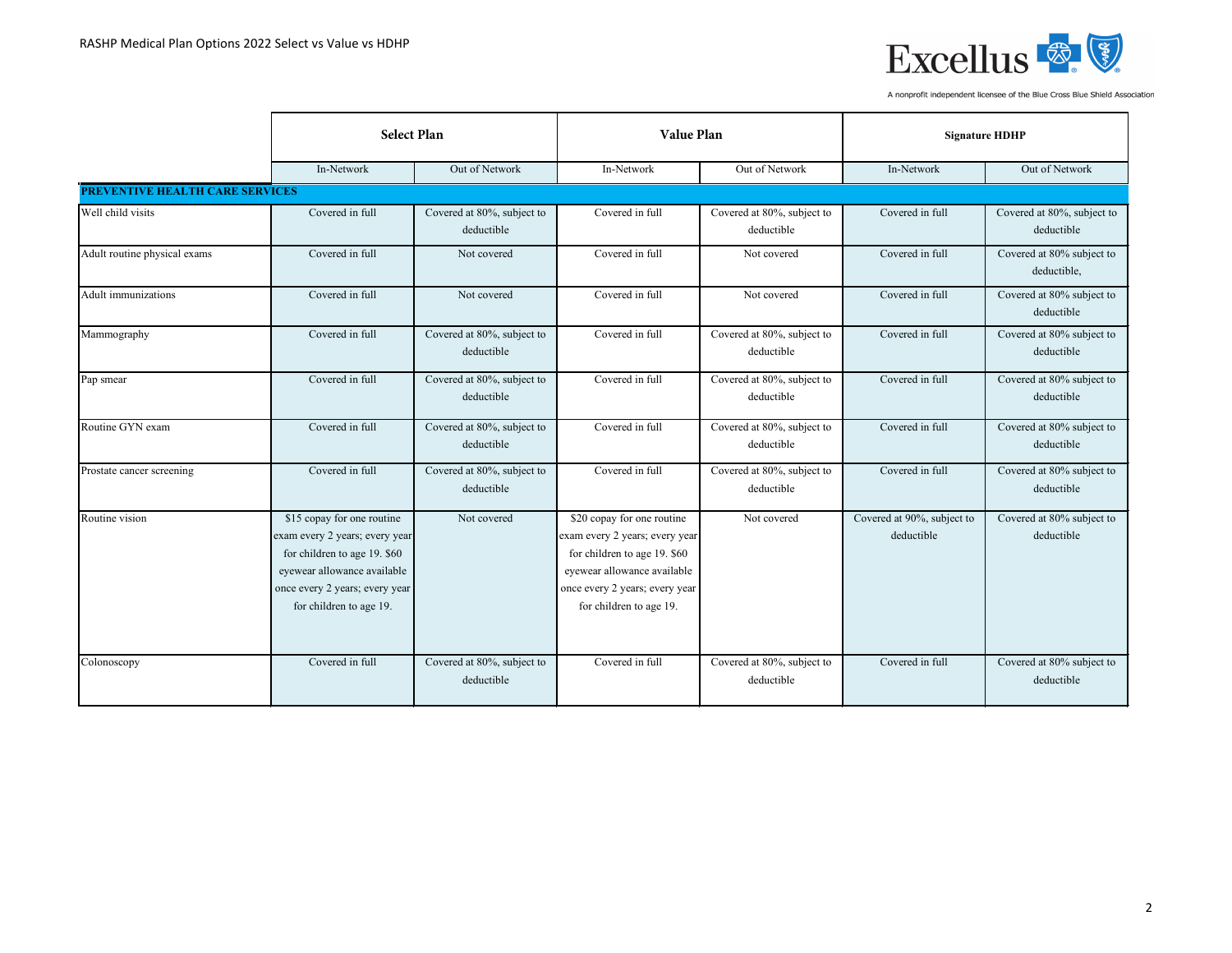

|                                     | <b>Select Plan</b>                                                    |                                          | <b>Value Plan</b>                                                     |                                          | <b>Signature HDHP</b>                    |                                         |
|-------------------------------------|-----------------------------------------------------------------------|------------------------------------------|-----------------------------------------------------------------------|------------------------------------------|------------------------------------------|-----------------------------------------|
|                                     | In-Network                                                            | Out of Network                           | In-Network                                                            | Out of Network                           | In-Network                               | Out of Network                          |
| <b>PHYSICIAN OFFICE SERVICES</b>    |                                                                       |                                          |                                                                       |                                          |                                          |                                         |
| Diagnostic office visits            | \$15 copay per visit                                                  | Covered at 80%, subject to<br>deductible | \$20 copay per visit                                                  | Covered at 80%, subject to<br>deductible | Covered at 90%, subject to<br>deductible | Covered at 80% subject to<br>deductible |
| Diagnostic x-rays                   | \$15 copay per visit                                                  | Covered at 80%, subject to<br>deductible | \$20 copay per visit                                                  | Covered at 80%, subject to<br>deductible | Covered at 90%, subject to<br>deductible | Covered at 80% subject to<br>deductible |
| Diagnostic laboratory and pathology | Covered in full                                                       | Covered at 80%, subject to<br>deductible | Covered in full                                                       | Covered at 80%, subject to<br>deductible | Covered at 90%, subject to<br>deductible | Covered at 80% subject to<br>deductible |
| Allergy tests                       | \$15 copay per visit                                                  | Covered at 80%, subject to<br>deductible | \$20 copay per visit                                                  | Covered at 80%, subject to<br>deductible | Covered at 90%, subject to<br>deductible | Covered at 80% subject to<br>deductible |
| Allergy injections                  | \$15 copay per visit                                                  | Covered at 80%, subject to<br>deductible | \$20 copay per visit                                                  | Covered at 80%, subject to<br>deductible | Covered at 90%, subject to<br>deductible | Covered at 80% subject to<br>deductible |
| Chemotherapy                        | \$15 copay per visit; \$15 copay<br>for IV/Injectable<br>chemotherapy | Covered at 80%, subject to<br>deductible | \$20 copay per visit; \$20 copay<br>for IV/injectable<br>chemotherapy | Covered at 80%, subject to<br>deductible | Covered at 90%, subject to<br>deductible | Covered at 80% subject to<br>deductible |
| Radiation therapy                   | Covered in full                                                       | Covered at 80%, subject to<br>deductible | \$20 copay per visit                                                  | Covered at 80%, subject to<br>deductible | Covered at 90%, subject to<br>deductible | Covered at 80% subject to<br>deductible |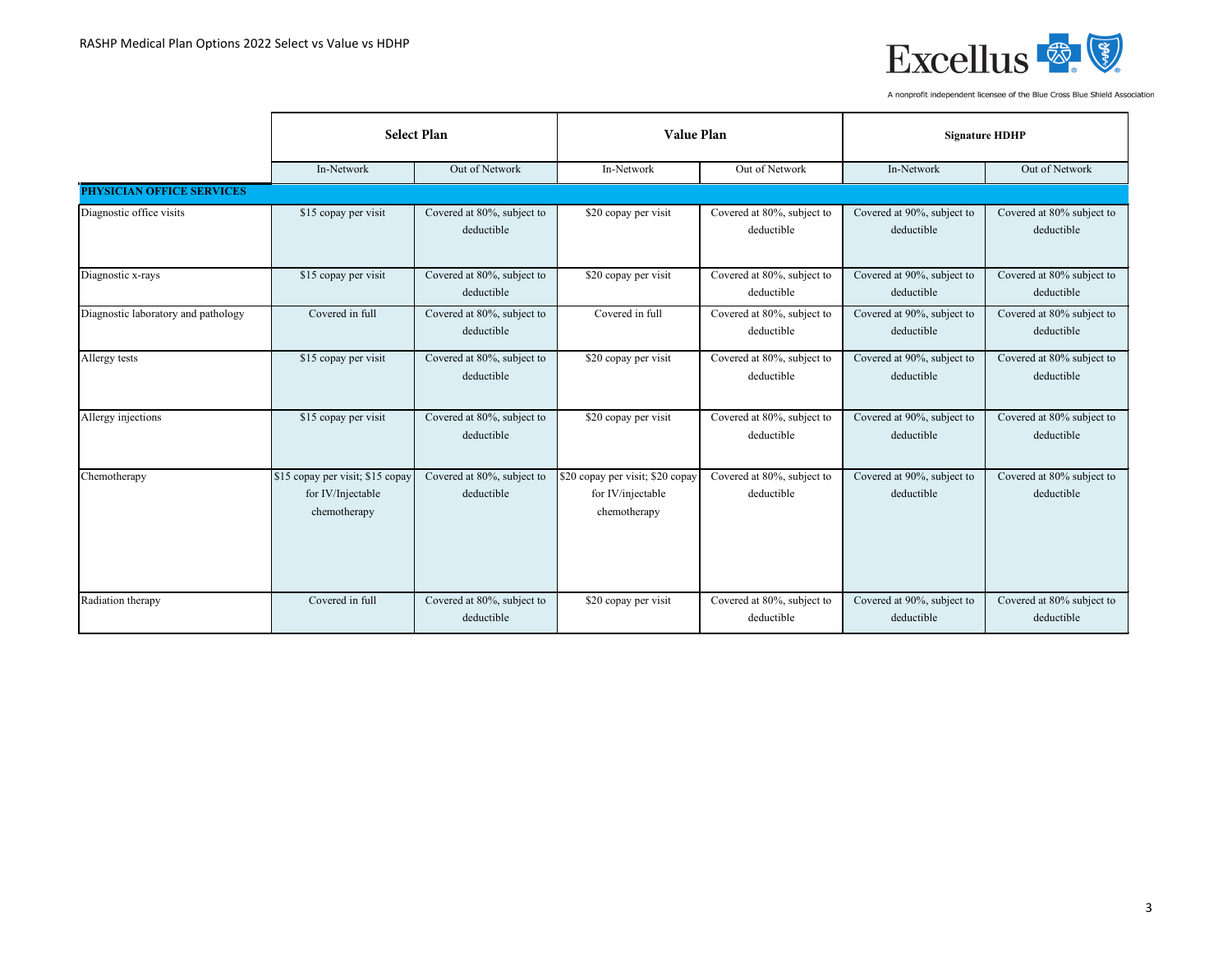

|                                               | <b>Select Plan</b> |                                          | <b>Value Plan</b>                                                                                                                    |                                          | <b>Signature HDHP</b>                    |                                         |
|-----------------------------------------------|--------------------|------------------------------------------|--------------------------------------------------------------------------------------------------------------------------------------|------------------------------------------|------------------------------------------|-----------------------------------------|
|                                               | In-Network         | Out of Network                           | In-Network                                                                                                                           | Out of Network                           | In-Network                               | Out of Network                          |
| <b>MATERNITY SERVICES</b>                     |                    |                                          |                                                                                                                                      |                                          |                                          |                                         |
| Prenatal care                                 | Covered in full    | Covered at 80%, subject to<br>deductible | Covered in full                                                                                                                      | Covered at 80%, subject to<br>deductible | Covered in full                          | Covered at 80% subject to<br>deductible |
| Hospital care for mom (including<br>delivery) | Covered in full    | Covered at 80%, subject to<br>deductible | Hospital - Subject to \$100<br>copay per admission; Delivery<br>- Subject to 20% coinsurance<br>or \$100 copay, whichever is<br>less | Covered at 80%, subject to<br>deductible | Covered at 90%, subject to<br>deductible | Covered at 80% subject to<br>deductible |
| Newborn nursery care                          | Covered in full    | Covered at 80%, subject to<br>deductible | Covered in full                                                                                                                      | Covered at 80%, subject to<br>deductible | Covered in full                          | Covered at 80% subject to<br>deductible |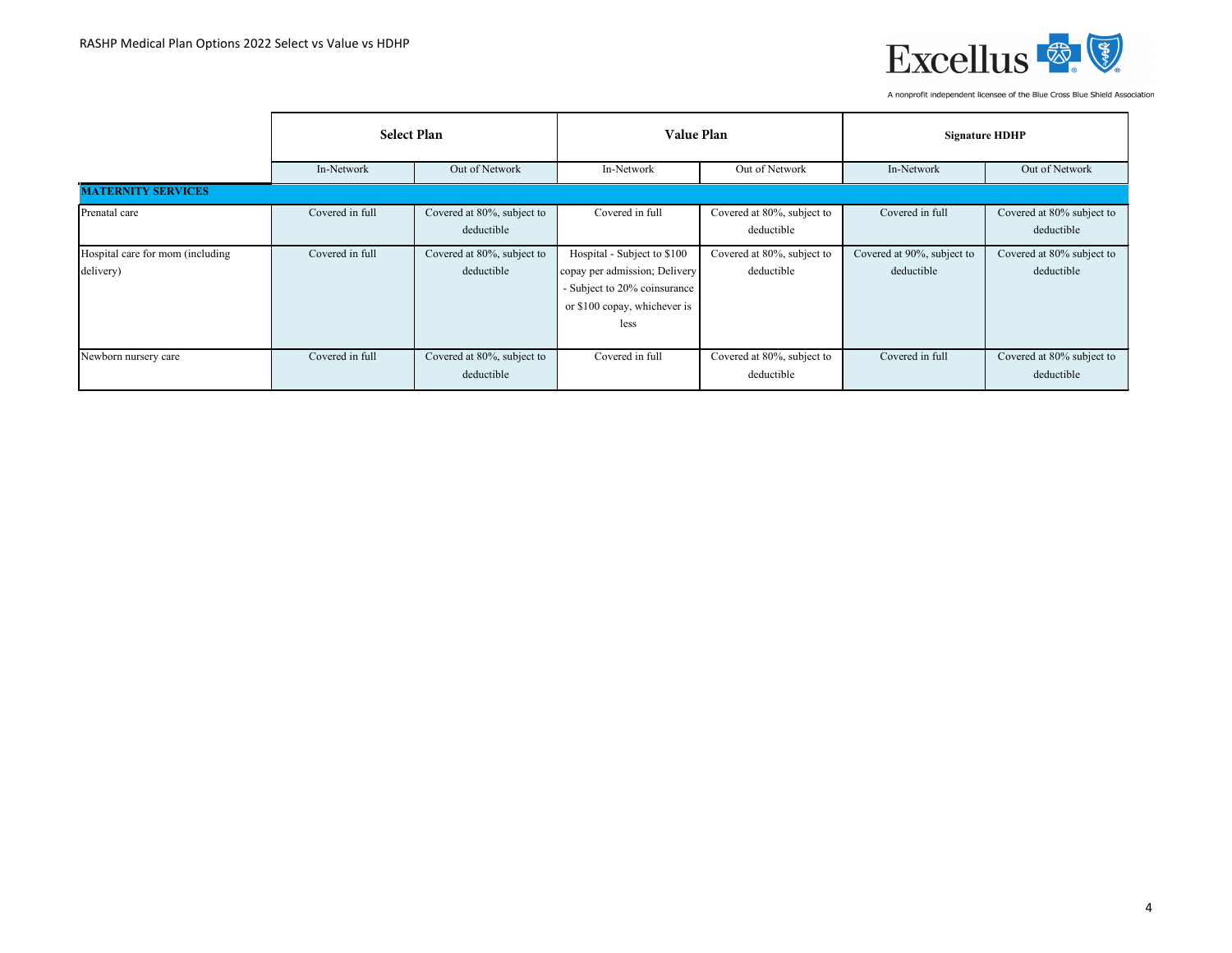

|                                    | <b>Select Plan</b>                                      |                                                                        | <b>Value Plan</b>                                               |                                                                        | <b>Signature HDHP</b>                                                  |                                                                       |
|------------------------------------|---------------------------------------------------------|------------------------------------------------------------------------|-----------------------------------------------------------------|------------------------------------------------------------------------|------------------------------------------------------------------------|-----------------------------------------------------------------------|
|                                    | In-Network                                              | Out of Network                                                         | In-Network                                                      | Out of Network                                                         | In-Network                                                             | Out of Network                                                        |
| <b>PRESCRIPTION DRUGS</b>          |                                                         |                                                                        |                                                                 |                                                                        |                                                                        |                                                                       |
| Short-term and maintenance drugs   | \$5/\$20/\$35                                           | Not covered                                                            | \$10/\$25/\$40                                                  | Not covered                                                            | \$0 generics for kids up to age 19                                     | \$5/\$35/\$70, subject to deductible                                  |
| <b>INPATIENT HOSPITAL BENEFITS</b> |                                                         |                                                                        |                                                                 |                                                                        |                                                                        |                                                                       |
| Hospital benefits                  | Covered in full for unlimited<br>days                   | Covered at 80%, subject to<br>deductible                               | Subject to \$100 copay per<br>admission for unlimited days      | Covered at 80%, subject to<br>deductible                               | Covered at 90%, subject to<br>deductible                               | Covered at 80% subject to<br>deductible                               |
| Physician visits in the hospital   | Covered in full                                         | Covered at 80%, subject to<br>deductible                               | Covered in full                                                 | Covered at 80%, subject to<br>deductible                               | Covered at 90%, subject to<br>deductible                               | Covered at 80% subject to<br>deductible                               |
| Inpatient physical rehabilitation  | Covered at 100% for up to 60<br>days per year           | Covered at 80%, subject to<br>deductible for up to 60 days<br>per year | Subject to \$100 copay per<br>admission for 60 days per year    | Covered at 80%, subject to<br>deductible for up to 60 days<br>per year | Covered at 90%, subject to<br>deductible for up to 60 days<br>per year | Covered at 80% subject to<br>deductible for up to 60 days<br>per year |
| Surgery                            | Covered in full                                         | Covered at 80%, subject to<br>deductible                               | Subject to 20% coinsurance or<br>\$100 copay, whichever is less | Covered at 80%, subject to<br>deductible                               | Covered at 90%, subject to<br>deductible                               | Covered at 80% subject to<br>deductible                               |
| Anesthesia                         | Covered in full                                         | Covered at 80%, subject to<br>deductible                               | Covered in full                                                 | Covered at 80%, subject to<br>deductible                               | Covered at 90%, subject to<br>deductible                               | Covered at 80% subject to<br>deductible                               |
| <b>EMERGENCY SERVICES</b>          |                                                         |                                                                        |                                                                 |                                                                        |                                                                        |                                                                       |
| Emergency room care                | \$50 copay per visit unless<br>admitted within 24 hours | \$50 copay per visit unless<br>admitted within 24 hours                | \$50 copay per visit unless<br>admitted within 24 hours         | \$50 copay per visit unless<br>admitted within 24 hours                | Covered at 90%, subject to<br>deductible                               | Covered at 80% subject to<br>deductible                               |
| Freestanding urgent care center    | \$25 copay per visit                                    | \$25 copay per visit                                                   | \$25 copay per visit                                            | \$25 copay per visit                                                   | Covered at 90%, subject to<br>deductible                               | Covered at 80% subject to<br>deductible                               |
| Ambulance                          | \$25 copay                                              | \$25 copay                                                             | \$50 copay                                                      | \$50 copay                                                             | Covered at 90%, subject to<br>deductible                               | Covered at 80% subject to<br>deductible                               |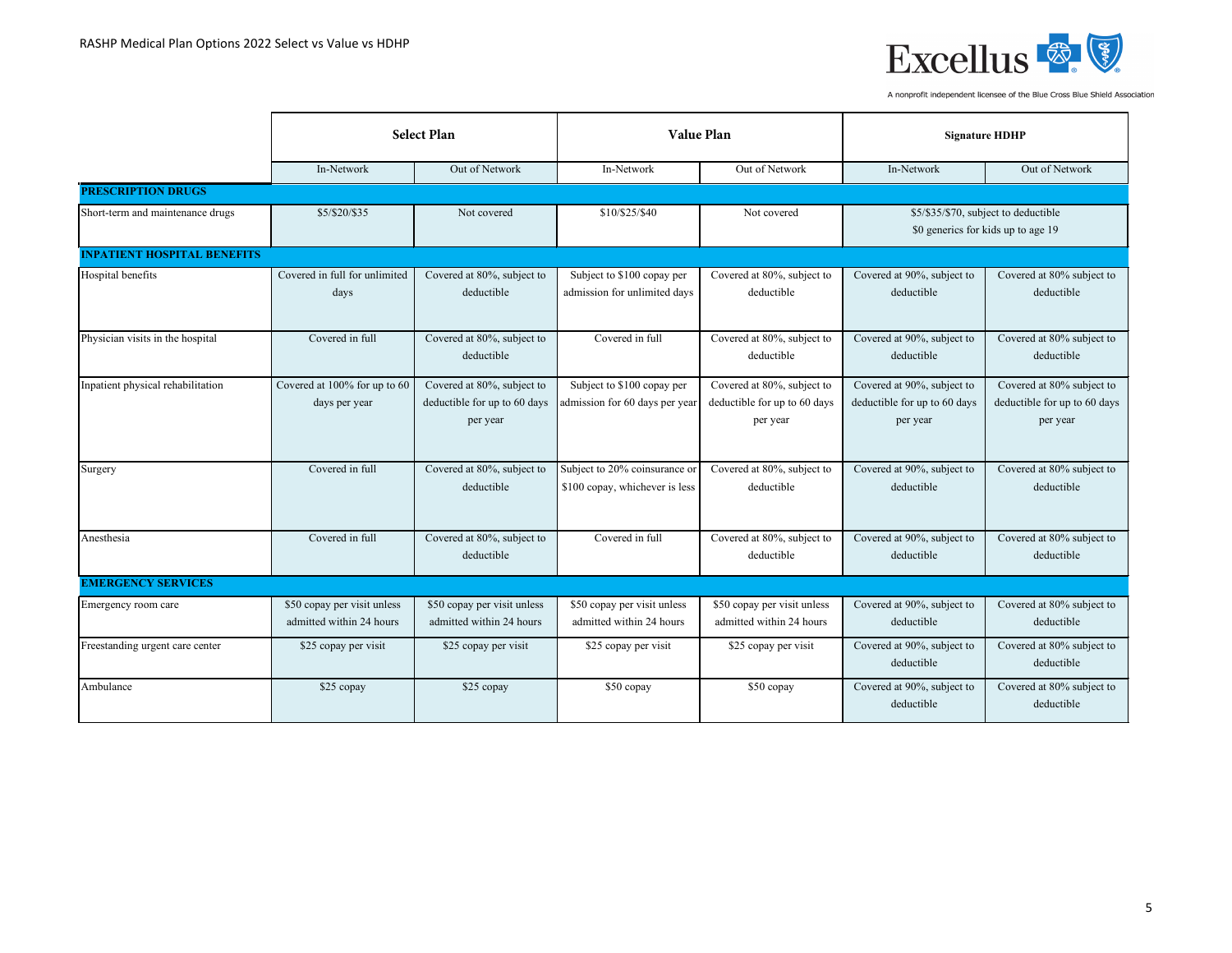

|                                              | <b>Select Plan</b>                                                    |                                          |                                                                       | <b>Value Plan</b>                        |                                          | <b>Signature HDHP</b>                   |  |
|----------------------------------------------|-----------------------------------------------------------------------|------------------------------------------|-----------------------------------------------------------------------|------------------------------------------|------------------------------------------|-----------------------------------------|--|
|                                              | In-Network                                                            | Out of Network                           | In-Network                                                            | Out of Network                           | In-Network                               | Out of Network                          |  |
| <b>OUTPATIENT HOSPITAL BENEFITS</b>          |                                                                       |                                          |                                                                       |                                          |                                          |                                         |  |
| Diagnostic x-rays                            | \$15 copay per visit                                                  | Covered at 80% subject to<br>deductible  | \$20 copay per visit                                                  | Covered at 80%, subject to<br>deductible | Covered at 90%, subject to<br>deductible | Covered at 80% subject to<br>deductible |  |
| Diagnostic laboratory and pathology          | Covered in full                                                       | Covered at 80% subject to<br>deductible  | Covered in full                                                       | Covered at 80%, subject to<br>deductible | Covered at 90%, subject to<br>deductible | Covered at 80% subject to<br>deductible |  |
| Surgical care                                | Facility: Covered in full<br>Physician: \$15 copay                    | Covered at 80% subject to<br>deductible  | Facility: \$50 copay<br>Physician: \$20 copay                         | Covered at 80%, subject to<br>deductible | Covered at 90%, subject to<br>deductible | Covered at 80% subject to<br>deductible |  |
| Chemotherapy                                 | \$15 copay per visit; \$15 copay<br>for IV/Injectable<br>chemotherapy | Covered at 80% subject to<br>deductible  | \$20 copay per visit; \$20 copay<br>for IV/injectable<br>chemotherapy | Covered at 80%, subject to<br>deductible | Covered at 90%, subject to<br>deductible | Covered at 80% subject to<br>deductible |  |
| Radiation therapy                            | Covered in full                                                       | Covered at 80% subject to<br>deductible  | \$20 copay per visit                                                  | Covered at 80%, subject to<br>deductible | Covered at 90%, subject to<br>deductible | Covered at 80% subject to<br>deductible |  |
| <b>MENTAL HEALTH AND CHEMICAL DEPENDENCE</b> |                                                                       |                                          |                                                                       |                                          |                                          |                                         |  |
| Inpatient mental health care                 | Covered in full for unlimited<br>days                                 | Covered at 80%, subject to<br>deductible | Subject to \$100 copay per<br>admission                               | Covered at 80%, subject to<br>deductible | Covered at 90%, subject to<br>deductible | Covered at 80% subject to<br>deductible |  |
| Outpatient mental health care                | \$15 copay per visit                                                  | Covered at 80%                           | \$20 copay per visit                                                  | Covered at 80%, subject to<br>deductible | Covered at 90%, subject to<br>deductible | Covered at 80% subject to<br>deductible |  |
| Inpatient chemical dependence                | Covered in full for unlimited<br>days                                 | Covered at 80%, subject to<br>deductible | Subject to \$100 copay per<br>admission                               | Covered at 80%, subject to<br>deductible | Covered at 90%, subject to<br>deductible | Covered at 80% subject to<br>deductible |  |
| Outpatient chemical dependence               | \$15 copay per visit                                                  | Covered at 80%, subject to<br>deductible | \$20 copay per visit                                                  | Covered at 80%, subject to<br>deductible | Covered at 90%, subject to<br>deductible | Covered at 80% subject to<br>deductible |  |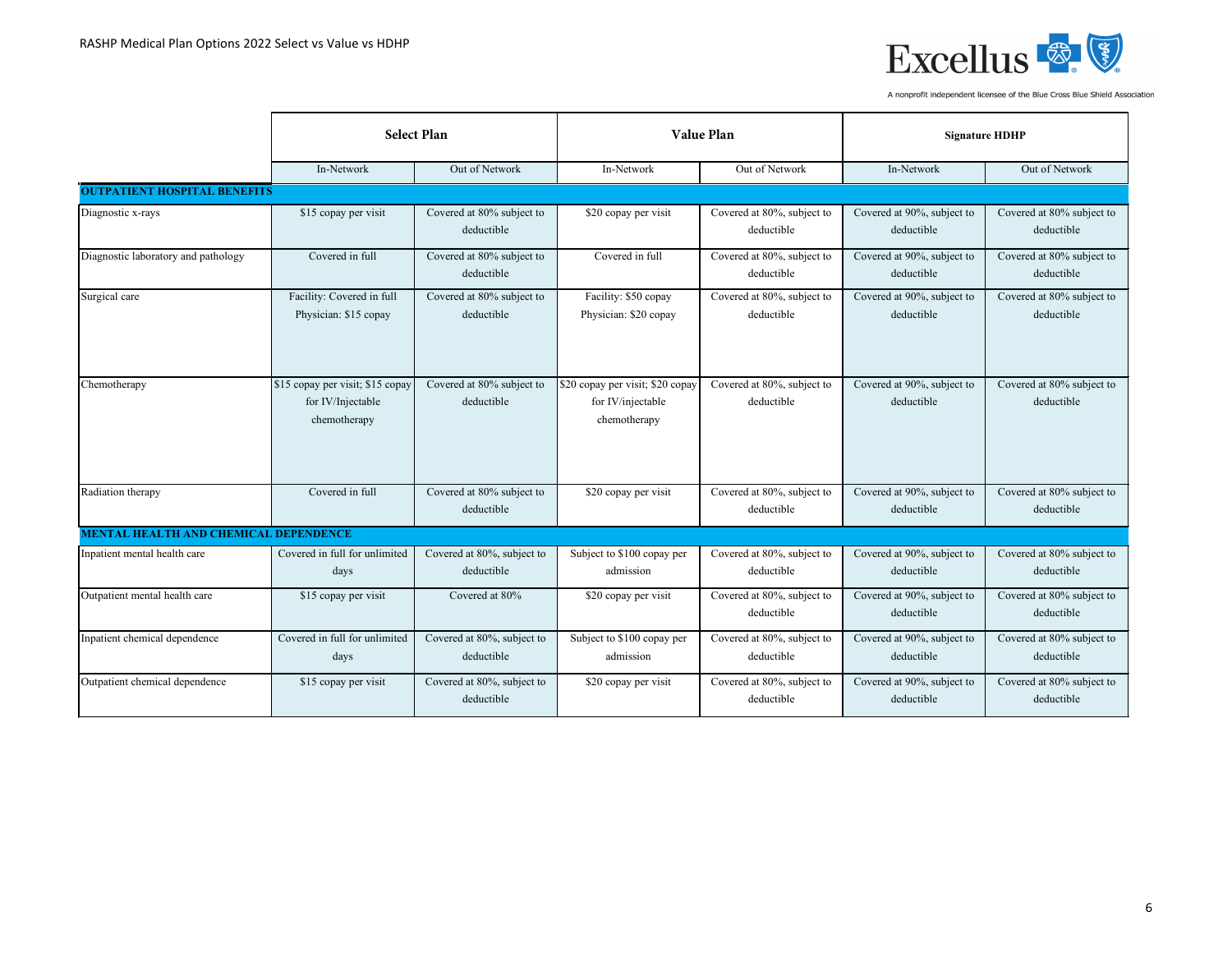

|                               | <b>Select Plan</b>                                                                |                                                                                                                                                                                | <b>Value Plan</b>                                                                                                   |                                                                                                                                                  | <b>Signature HDHP</b>                          |                                                                          |
|-------------------------------|-----------------------------------------------------------------------------------|--------------------------------------------------------------------------------------------------------------------------------------------------------------------------------|---------------------------------------------------------------------------------------------------------------------|--------------------------------------------------------------------------------------------------------------------------------------------------|------------------------------------------------|--------------------------------------------------------------------------|
|                               | In-Network                                                                        | Out of Network                                                                                                                                                                 | In-Network                                                                                                          | Out of Network                                                                                                                                   | In-Network                                     | Out of Network                                                           |
| <b>OTHER SERVICES</b>         |                                                                                   |                                                                                                                                                                                |                                                                                                                     |                                                                                                                                                  |                                                |                                                                          |
| Diabetic insulin and supplies | \$15 copay for up to a 30 day<br>supply                                           | Covered at 80%, subject to<br>deductible                                                                                                                                       | \$20 copay for up to a 30 day<br>supply                                                                             | Covered at 80%, subject to<br>deductible for up to a 30 day<br>supply                                                                            | Covered at 90%, subject to<br>deductible       | Covered at 80% subject to<br>deductible                                  |
| Skilled nursing facility      | Covered in full                                                                   | Covered at 80%, subject to<br>deductible                                                                                                                                       | Subject to \$100 copay per<br>admission                                                                             | Covered at 80%, subject to<br>deductible                                                                                                         | Covered at 90%, subject to<br>deductible       | Covered at 80% subject to<br>deductible                                  |
| Home care                     | Covered in full                                                                   | Covered at 80%, subject to a<br>\$50 deductible                                                                                                                                | Covered in full                                                                                                     | Covered at 80%, subject to a<br>\$50 deductible                                                                                                  | Covered at 90%, subject to<br>deductible       | Covered at 80% subject to<br>deductible                                  |
| Hospice                       | Covered in full                                                                   | Covered at 80%, subject to<br>deductible                                                                                                                                       | Covered in full                                                                                                     | Covered at 80%, subject to<br>deductible                                                                                                         | Covered at 90%, subject to<br>deductible       | Covered at 80% subject to<br>deductible                                  |
| Outpatient therapy            | \$15 copay for up to a<br>combined total of 30 visits per<br>occupational therapy | Covered at 80%, subject to<br>deductible for up to a<br>year for physical, speech and combined total of 30 visits per<br>year for physical, speech and<br>occupational therapy | \$20 copay for up to a<br>combined total of 30 visits per<br>year for physical, speech, and<br>occupational therapy | Covered at 80%, subject to<br>deductible for up to a<br>combined total of 30 visits per<br>year for physical, speech and<br>occupational therapy | Covered at 90%, subject to<br>deductible       | Covered at 80% subject to<br>deductible                                  |
| Durable medical equipment     | Covered at 80%                                                                    | Not covered, with the<br>exception of diabetic<br>equipment covered at 80%<br>subject to the deductible                                                                        | Covered at 80%                                                                                                      | Not covered, with the<br>exception of diabetic<br>equipment covered at 80%<br>subject to the deductible                                          | Covered at 90%, subject to<br>deductible       | Covered at 80% subject to<br>deductible                                  |
| <b>External prosthetics</b>   | Covered at 80%                                                                    | Covered at 80%, subject to<br>deductible                                                                                                                                       | Covered at 80%                                                                                                      | Covered at 80%, subject to<br>deductible                                                                                                         | Covered at 90%, subject to<br>deductible       | Covered at 80% subject to<br>deductible                                  |
| Chiropractic                  | \$15                                                                              | Covered at 80%, subject to<br>deductible                                                                                                                                       | $\overline{$20}$                                                                                                    | Covered at 80%, subject to<br>deductible                                                                                                         | Covered at 90%, subject to<br>deductible       | Covered at 80% subject to<br>deductible                                  |
| Acupuncture                   | Covered at 50% for up to 10<br>visits per year                                    | Covered at 50%, subject to<br>deductible for up to 10 visits<br>per year                                                                                                       | Covered at 50% for up to 10<br>visits per year                                                                      | Covered at 50%, subject to<br>deductible for up to 10 visits<br>per year                                                                         | Covered at 50% for up to 10<br>visits per year | Covered at 50%, subject to<br>deductible for up to 10 visits<br>per year |